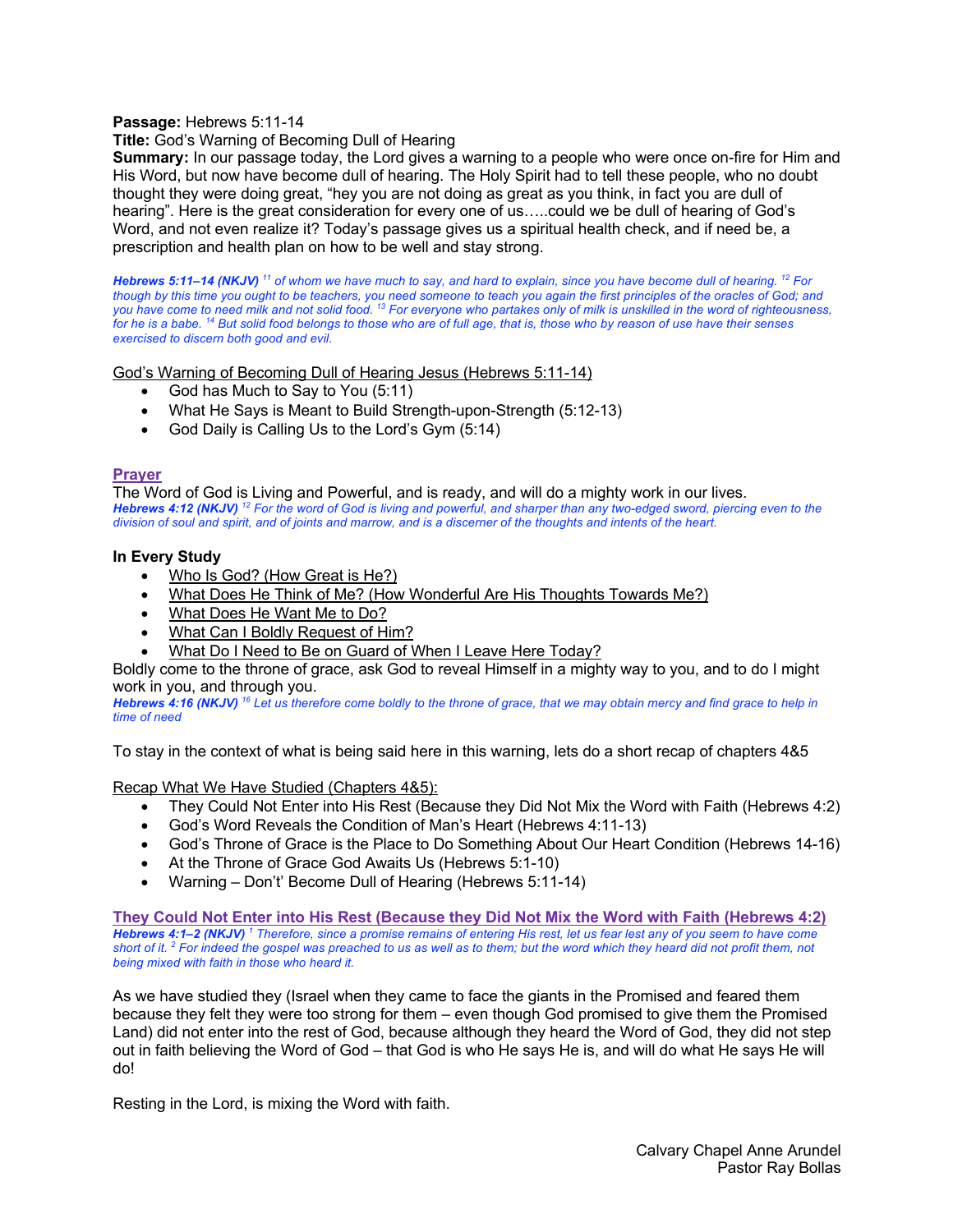# **God's Word Reveals the Condition of Man's Heart (Hebrews 4:11-13)**

*Hebrews 4:11–13 (NKJV) <sup>11</sup> Let us therefore be diligent to enter that rest, lest anyone fall according to the same example of disobedience. 12 For the word of God is living and powerful, and sharper than any two-edged sword, piercing even to the division of soul and spirit, and of joints and marrow, and is a discerner of the thoughts and intents of the heart. 13 And there is no creature hidden from His sight, but all things are naked and open to the eyes of Him to whom we must give account.* 

The Word of God will expose all that you are; the Word will leave you naked. Clothing hides all our faults don't they? They cover the cellulite, the scars, the sagging skin and muscles. But take the clothes off and it is all exposed. The Word of God is like that; we look so good to the world's standards, to man's philosophy and wisdom, but when we look at ourselves in the Light of the God's Word, we see our imperfections, we see how far we fall short of His standard. His Word exposes us for all we are - Sinners. His word leaves us very vulnerable, in a very helpless place - for a wise man, it brings us to the place of we need a Savior, and we got One, our great High Priest - Jesus Christ.

Why like a sword, why piercing, because sometimes it hurts, sometimes it is like surgery; but without surgery the cancer grows and there is no healing. I would never go in for a x-ray and try to hide or cover the infected area so the x-ray couldn't see it, no I wouldn't because I need it exposed so I can get a true diagnosis. The Word of God exposes us and shows us we need a High Priest, we need a Savior. That is why the study of the Word is so important, we need the correct diagnosis of our condition.

**God's Throne of Grace is the Place to Do Something About Our Heart Condition (Hebrews 14-16)** *Hebrews 4:14–16 (NKJV) <sup>14</sup> Seeing then that we have a great High Priest who has passed through the heavens, Jesus the Son of God, let us hold fast our confession. 15 For we do not have a High Priest who cannot sympathize with our weaknesses, but was in all points tempted as we are, yet without sin. 16 Let us therefore come boldly to the throne of grace, that we may obtain mercy and find grace to help in time of need.* 

Our High Priest just didn't pass into the Holy of Holies and made a sacrifice, He passed through it, into the Heavens - the ultimate Holy of Holies, the final Holy place. His resurrection and entrance into heaven proves that God accepted His sacrifice, Himself. And since the perfect sacrifice has been offered, the works of the High Priest are complete. He is seated, and no more is there needs for sacrifices. As we have mentioned, there was no seat in the Temple because the works of the priest were never done, but Jesus is seated at the right hand of the Father for the work is done, and we can rest in that.

*In verse 14*, they are told to "hold fast to their confession", we see that the temptations were drawing them away from the Lord. The author says don't let it go, run to Him, not from Him.

*Verse 15* - Jesus isn't a High Priest who is insensitive to us; He is a High Priest who can relate to everything we go through. Our desires, doubts, bitterness, anger, as all of these came against him, but none could move Him. There is no fooling God, everything is naked and open, there is nothing hid. He knows what is going on inside of us. Because of this we should cling to our High Priest because He understands us, He walked where we walked. He says I know all you are, and I still love, there is no reason to run or hide from me – I love you.

### **At the Throne of Grace God Awaits Us (Hebrews 5:1-10)**

*Hebrews 5:1–10 (NKJV) <sup>1</sup> For every high priest taken from among men is appointed for men in things pertaining to God, that he may offer both gifts and sacrifices for sins. 2 He can have compassion on those who are ignorant and going astray, since he himself is also subject to weakness. 3 Because of this he is required as for the people, so also for himself, to offer sacrifices for sins. 4 And no man takes this honor to himself, but he who is called by God, just as Aaron was. 5 So also Christ did not glorify Himself to become High Priest, but it was He who said to Him: "You are My Son, Today I have begotten You." 6 As He also says in another place: "You are a priest forever According to the order of Melchizedek"; 7 who, in the days of His flesh, when He had offered up prayers and supplications, with vehement cries and tears to Him who was able to save Him from death, and was heard because of His godly fear, 8 though He was a Son, yet He learned obedience by the things which He suffered. 9 And having been perfected, He became the author of eternal salvation to all who obey Him, 10 called by God as High Priest "according to the order of Melchizedek,"* 

*Offer* – means to give continually. Here we see that the High Priest of Israel could sympathize with the people because he was a sinner just like them. He would have to make an offering for his sin. The contrast we have just read is that Jesus was sinless, though He could sympathize with us because he walked in our place. Jesus never had to make a sacrifice for Himself because He was sinless.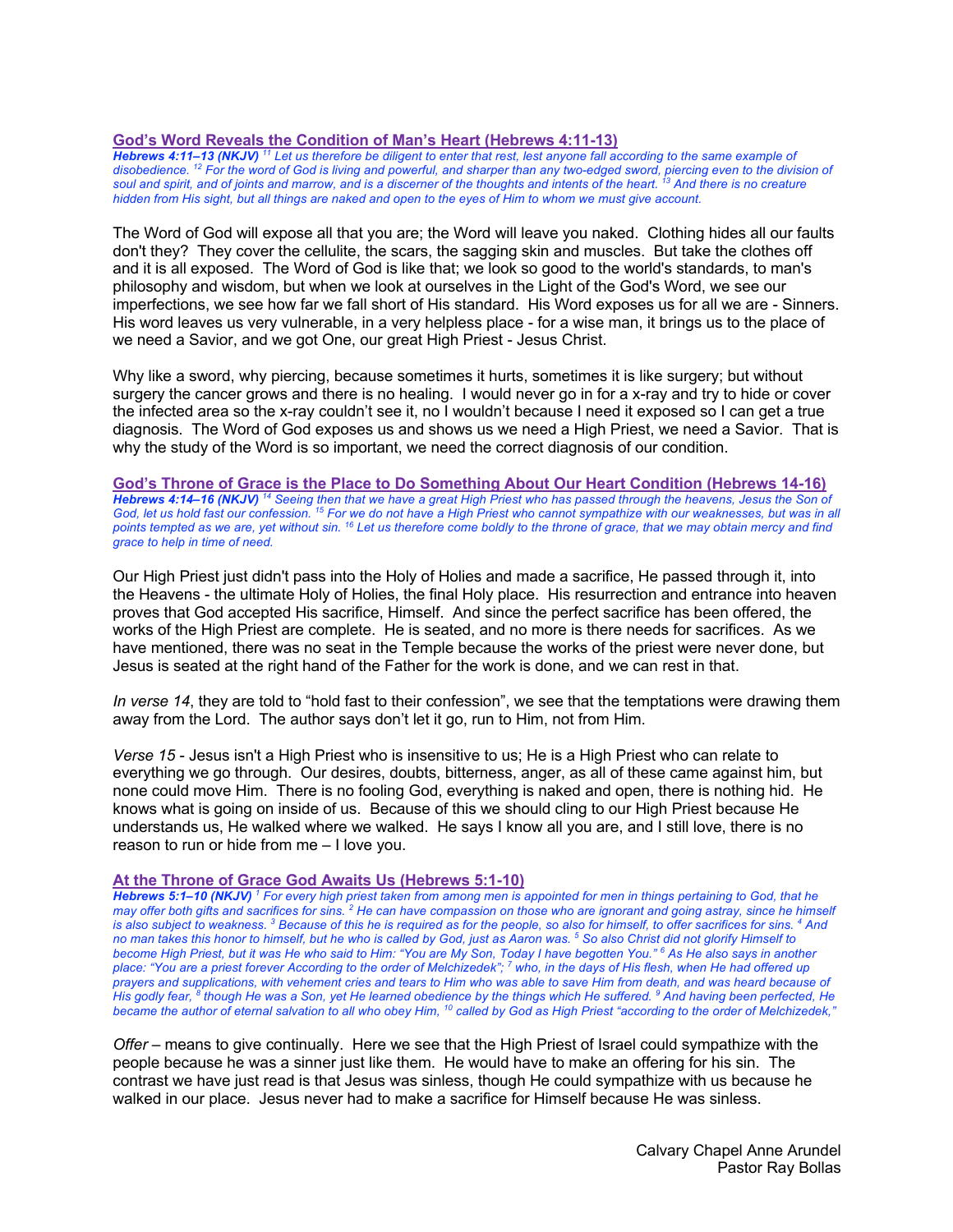There was a calling by God to be the High Priest. Aaron's line was called by God to be the High Priest.

We will talk more about Melchizedek in chapter 7. But it is interesting, Melchizedek is only mentioned twice in the Scriptures, but the author expected us to understand about him.

What the author is saying is that there is an order of priesthood greater than Aaron's line, which came through the line of Levi. Jesus was through the line of Judah. Melchizedek came before Levi, and is a priest forever.

*(Hebrews 5:9 NKJV) And having been perfected, He became the author of eternal salvation to all who obey Him, -* Here we see perfect and eternal woven together. The Theme of this book, the words perfect, eternal and better used throughout, When you combine these three important words, you discover that Jesus Christ and the Christian life He gives us are better because these blessings are eternal and they give us a perfect standing before God. The religious system under the Mosaic Law was imperfect because it could not accomplish a once-for-all redemption that was eternal.

See where the author is taking us. He talked of bringing us into a rest, not of works, but through the final High Priest. We needed this High Priest forever if we are to be perfected. The Word of God will expose us all the way down to the intents of the heart.

#### **Warning – Don't' Become Dull of Hearing (Hebrews 5:11-14)**

*Hebrews 5:11–14 (NKJV) <sup>11</sup> of whom we have much to say, and hard to explain, since you have become dull of hearing. 12 For though by this time you ought to be teachers, you need someone to teach you again the first principles of the oracles of God; and you have come to need milk and not solid food. 13 For everyone who partakes only of milk is unskilled in the word of righteousness, for he is a babe. 14 But solid food belongs to those who are of full age, that is, those who by reason of use have their senses exercised to discern both good and evil.* 

All these wonderful things, yet these Hebrew believers were falling away, missing out on the rest, not mixing the Word with Faith. The author says to them and us, seize these promises!, seize these blessings, enter into the rest your High Priest has prepared for you.

Oh to hear God's warnings. Peter thought he had it all together, was so sure that he was right on target, and yet even after God gave him a warning, he still missed it. God loves us enough to warn us, and here is the third of six in this Book of Hebrews.

*Luke 22:31–34 (NKJV) <sup>31</sup> And the Lord said, "Simon, Simon! Indeed, Satan has asked for you, that he may sift you as wheat. 32 But I have prayed for you, that your faith should not fail; and when you have returned to Me, strengthen your brethren." 33 But he said to Him, "Lord, I am ready to go with You, both to prison and to death." 34 Then He said, "I tell you, Peter, the rooster shall not crow this day before you will deny three times that you know Me."* 

### **6 Warnings:**

- Warning 1 Drifting Away: 2:1-4
- Warning 2 Doubting: 3:7-4:2
- Warning 3 Dull Hearing: 5:11-14
- Warning 4 Departing: 6:4-6
- Warning 5 Despising: 10:26-39
- Warning 6 Denying: 12:14-29

God's Warning of Becoming Dull of Hearing Jesus (Hebrews 5:11-14)

- God has Much to Say to You (5:11)
- What He Says is Meant to Build Strength-upon-Strength (5:12-13)
- God Daily is Calling Us to the Lord's Gym (5:14)

### **God has Much to Say to You (5:11)**

**(Hebrews 5:11 NKJV) of whom we have much to say, and hard to explain, since you have become dull of hearing.**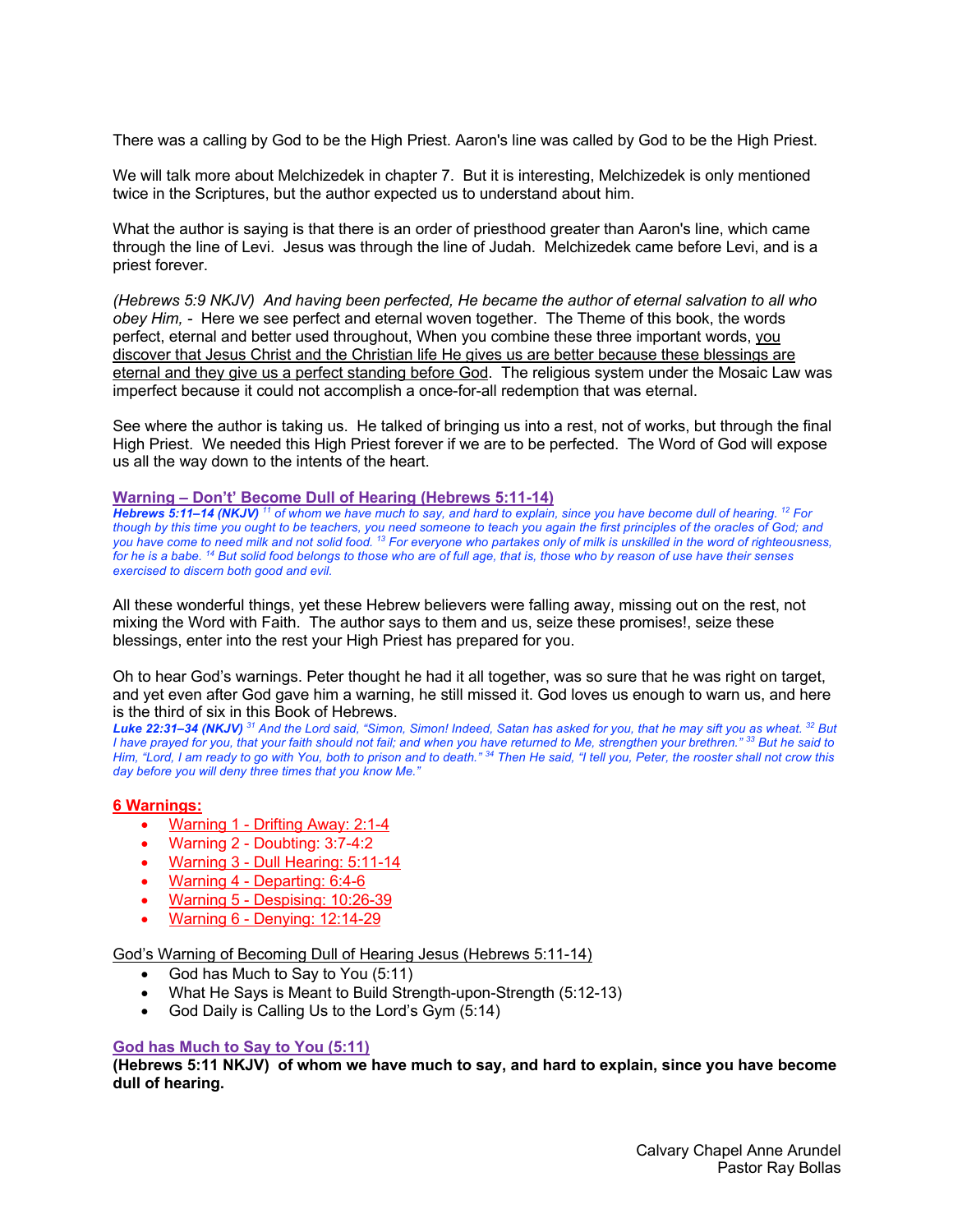The word here for "dull" is a word that means unsharp (which is counter to sharp) – which the Word of God is "sharper than a two-edge sword". The have become dull in the word.

*Hebrews 4:12 (NKJV) <sup>12</sup> For the word of God is living and powerful, and sharper than any two-edged sword, piercing even to the division of soul and spirit, and of joints and marrow, and is a discerner of the thoughts and intents of the heart.* 

The word for dull also meant sluggish. That is a good description of once being fit and sharp to becoming dull and sluggish

Many of them had their initial conversion but were not maturing. The author said we have much more to tell you about Melchizedek and the things of God, but they weren't mature enough to understand them.

God had much to say to them, as He does us, He has some much that He wants to reveal to us, about Himself, our ourselves, about the world around us and the people in it. He has so much to say, and I pray we never stop seeking "more" of Him, and His Word, His Heart, and His Presence in our lives.

The Word is Living – and He would fill all the libraries in world speaking of all He did, just in His short time on earth. Imagine as He wants to speak to us about the before the foundations of the world, and the eternal life after this life, and more so, about His love for us;

*Hebrews 4:12 (NKJV) <sup>12</sup> For the word of God is living and powerful, and sharper than any two-edged sword, piercing even to the division of soul and spirit, and of joints and marrow, and is a discerner of the thoughts and intents of the heart.* 

*John 21:24–25 (NKJV) <sup>24</sup> This is the disciple who testifies of these things, and wrote these things; and we know that his testimony is true. 25 And there are also many other things that Jesus did, which if they were written one by one, I suppose that even the world itself could not contain the books that would be written. Amen.* 

#### **What He Says is Meant to Build Strength-upon-Strength (5:12-13)**

**(Hebrews 5:12 NKJV) For though by this time you ought to be teachers, you need someone to teach you again the first principles of the oracles of God; and you have come to need milk and not solid food.**

**(Hebrews 5:13 NKJV) For everyone who partakes only of milk is unskilled in the word of righteousness, for he is a babe.**

Although there is an indictment of not progressing, and hence our warning, let be noted that as the commercial says, "Milk – It does the Body Good". There is goodness in the milk of the Word. *1 Peter 2:2 (NKJV) <sup>2</sup> as newborn babes, desire the pure milk of the word, that you may grow thereby,* 

God's Word, is meant to take us from strength-to-strength (Psalm 84:7). It is why He puts His Word even above His name, though at the Name of Jesus every knee will bow, and tongue will profess. And speaking of Psalm 84, remember our past study where God promises that "no good thing will He withhold from us".

*Psalm 84:7 (NKJV) <sup>7</sup> They go from strength to strength; Each one appears before God in Zion.* 

**Psalm 138:2 (NKJV)** <sup>2</sup> I will worship toward Your holy temple, And praise Your name For Your lovingkindness and Your truth; For You have magnified Your word above all Your name.

**Philippians 2:10–11 (NKJV)** <sup>10</sup> that at the name of Jesus every knee should bow, of those in heaven, and of those on earth, and of those under the earth, 11 and *that* every tongue should confess that Jesus Christ *is* Lord, to the glory of God the Father.

**Psalm 84:11 (NKJV)** <sup>11</sup> For the LORD God *is* a sun and shield; The LORD will give grace and glory; No good *thing* will He withhold From those who walk uprightly.

*2 Corinthians 3:18 (NKJV) <sup>18</sup> But we all, with unveiled face, beholding as in a mirror the glory of the Lord, are being transformed into the same image from glory to glory, just as by the Spirit of the Lord.* 

*Isaiah 40:31 (NKJV) <sup>31</sup> But those who wait on the LORD Shall renew their strength; They shall mount up with wings like eagles, They shall run and not be weary, They shall walk and not faint.* 

But, even with all these things we have looked at, there is a danger for each and everyone of us to ….. become "dull of hearing".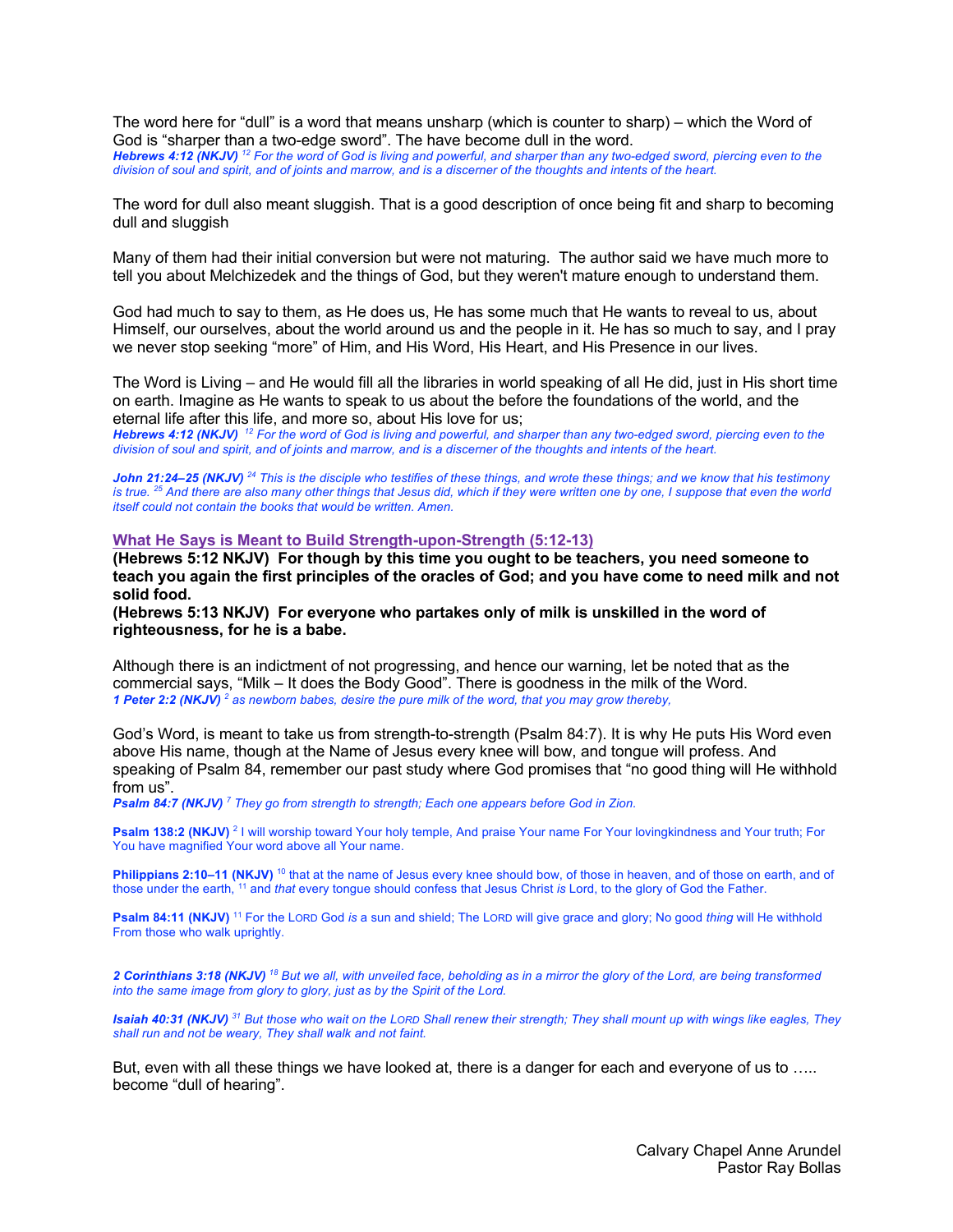### **God Daily is Calling Us to the Lord's Gym (5:14)**

**(Hebrews 5:14 NKJV) But solid food belongs to those who are of full age, that is, those who by reason of use have their senses exercised to discern both good and evil.**

Key word in verse 14, "exercised". The word in the Greek is (gymnazo), it is where we get our word "gymnasium".

Remember, the word for dull (verse 11) also meant sluggish. That is a good description of once being fit and sharp to becoming dull and sluggish.

We have a calling here, the escape-protection-prescription to the warning, and that is to "hit the gym", the Lord's Gym!

It's time to hit the waits (you mean weights right?), no I mean "wait".

It seems like our prescription to ourselves or to others is always, "Read more of the word. Spend more time in the word. Pray more. Pray throughout the day." And all these things are good, but I think the greatest missing prescription is to wait. Simply be still. Psalm 46:10, "And know that he is God." **Psalm 46:10 (NKJV)** <sup>10</sup> Be still, and know that I am God; I will be exalted among the nations, I will be exalted in the earth!

Psalm 37. "Rest in the Lord. Wait patiently upon him is the exercise of silence and just waiting upon the Lord to have this communion with him. This oneness, this fellowship with him. *Psalm 37:7 (NKJV)<sup>7</sup> Rest in the LORD, and wait patiently for Him; Do not fret because of him who prospers in his way, Because of the man who brings wicked schemes to pass.* 

#### *Psalm 27:14 (NKJV) <sup>14</sup> Wait on the LORD; Be of good courage, And He shall strengthen your heart; Wait, I say, on the LORD!*

Waiting upon God requires our entire being. It's not drifting into daydreaming, but it's an exercise that demands our greatest and deepest attention, our most alert frame of mind, and all of our beings. Sole attention on God, his voice, and our heart of open to him. This is not eastern mysticism. It's not transcendental meditation. It's not emptying our mind. As people will say in those meditations, it's connecting our whole being to the Lord, and it is surely one of the hardest things for us to do.

James 4:8 tells us to not be double minded. And that word means to have divided interest, in how easy it is to not be drawing to God and focusing on him when our minds or completely divided interest. Thinking on him, but thinking on 10 other things at the same time. That verse begins with, "Draw near to God and he will draw near to you." The Lord's always waiting for us to draw near. He waits, amazingly, the creator of the universe waits for us, but the call is for us to draw near to him. To wait upon him in this undivided attention of our hearts. Our whole being is the entering into deep spiritual connection with the Lord. It is connecting spirit to the spirit.

*James 4:8 (NKJV) <sup>8</sup> Draw near to God and He will draw near to you. Cleanse your hands, you sinners; and purify your hearts, you double-minded.* 

Waiting on the Lord is a time where I literally just sit, say, "Lord, draw near to me. Draw me close to you. Lord, that world may fall away, all my cares and everything I'm anxious about. I just sit with you. This is a place where I profess to you I trust you. I trust that you're going to show up. I trust that you're going to speak to me. I trust that you're going to take your word, and do what you say you'll do because you are who you say that you are. And I'm not moving on to anything else in my prayer time until I'm sure that me and you are connected. This beautiful chord that ties us together."

I most always start my prayer time with praise, before I enter into waiting. And the reason is, I want to make sure that I'm focusing on who I'm focusing on. And I might just start with praise, or Bible verse, or just attributes of God. Just As Jesus taught us to pray. "Our father, who art in Heaven." Jesus would start with the address and the location, and as we studied, prayer is spiritual. It's outside of this world. It's beyond the veil of the world. It's into the heavenlys, and it's with the person, the person of Jesus Christ, who sympathizes and has compassion on us. And then it's an invitation of intimacy with him, and an invitation for him to do the work.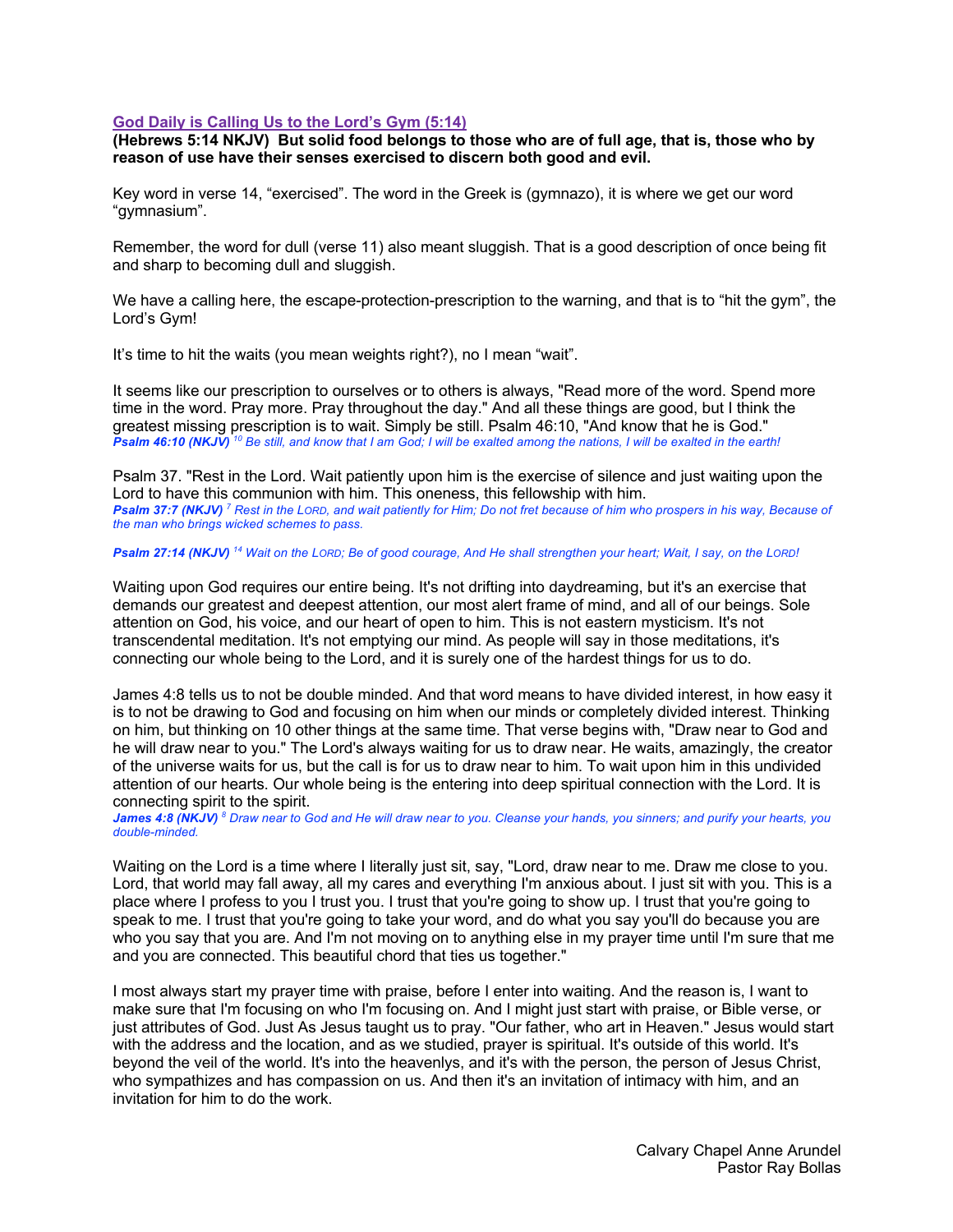And I don't know if it's easy to separate praise and waiting. Sometimes they just end up flowing together. I don't even want to say that I praise, then I stop and say, "Now it's time to wait." I just know after years of praying, they just kind of flow together. That I know from a disciplined heart and walk with the Lord, that I need a time of just quiet before or the Lord, because it's so like me, and I'm sure like you, that I need to rush into productivity. Read my three chapters, pray my prayer list for my family and ministry. Enter into personal petition before the Lord for myself and my needs. And all those things, as good as they are, just turn into to dos and checklists when I can praise him and know him before, and then just wait upon him and know that I'm connected and tied to him. The rest of my prayer life is pure power, because I know who he is, I know that I am his, and I know that whatever I ask in his name, according to his will, he shall do. And he'll withhold no good thing from me, and he'll work all things together for good, even if there are hard times.

The whole point of prayer is to get God. That's the whole point. Because when we get God, we have it all.

Psalm 46:10 says, "Be still." And equally as important, and know God. Knowing someone intimately is impossible with limited attention, intimacy takes time and concentration. This is why these early moments of prayer need a careful silencing of the mind with all thoughts directed towards the person of God alone. *Psalm 46:10 (NKJV) <sup>10</sup> Be still, and know that I am God; I will be exalted among the nations, I will be exalted in the earth!* 

When Jesus prays or taught us to pray, "Our Father who art in heaven, hallowed be thy name," you can sense a connecting, a stillness to the hallowed one, the holy one, the uncommon one. Before He enters into prayer, supplication, requesting, confession, "Lead us not into temptation, deliver us from the evil one," and all those things, there is a place of the hallowedness. Waiting is coming and know that you are standing on holy ground.

*Matthew 6:9–13 (NKJV) <sup>9</sup> In this manner, therefore, pray: Our Father in heaven, Hallowed be Your name. 10 Your kingdom come. Your will be done On earth as it is in heaven. 11 Give us this day our daily bread. 12 And forgive us our debts, As we forgive our debtors.* <sup>13</sup> And do not lead us into temptation, But deliver us from the evil one. For Yours is the kingdom and the power and the *glory forever. Amen.* 

So often we make prayer this drive-through thing. This hit-it-and-move-on thing. And as Moses came before the Lord, before He spoke, the Lord said, "Take off thy shoes for you are standing on holy ground." And the beauty of the invitation, we're being invited to holy ground, hallowed ground, where God speaks, connects in intimacy with man, because Jesus has provided the way that we can boldly, with confidence, come before the throne of grace and find mercy and grace and help in our time of need.

Not only does waiting prepare the prayer warrior for confession and prayer and intercession and petition, but it actually serves to snatch us away from the things of the world. To wait in silence is to bid farewell to earthly conversation and attention. It is the vital bridge that takes us from a carnal world to a spiritual world. The silent surrendering of the soul to God opens the door to the higher plane of His divine love and nature.

When Moses came down from that mount says that his face was shining. He met God face-to-face. Exodus 33:11 says, "And the Lord spake unto Moses face-to-face as a man speaketh unto a friend." Here we see a man who waited decades in the barren wilderness before catching a glimpse of the true glory of God with all the results of his lonely desert sojourn. Moses touched God and God, in turn, touched Moses, and it took time as Moses waited upon the Lord.

**Exodus 33:11 (NKJV)** <sup>11</sup> So the LORD spoke to Moses face to face, as a man speaks to his friend. And he would return to the camp, but his servant Joshua the son of Nun, a young man, did not depart from the tabernacle.

So prayer starts, "Our father who art in heaven," place a praise of who He is, who we're coming before. Then we move into "Hallowed be His name." It's a place that's indescribable, but when you arrive there, you know you're there. It's so hard for me to describe what I'm trying to say, but you'll know you're there when you get there.

What I can say is I make sure I have time, enough time to wait upon the Lord. I don't squeeze my prayer time that I may have minutes. I set my whole life up for that time of prayer. When I go to bed, when I wake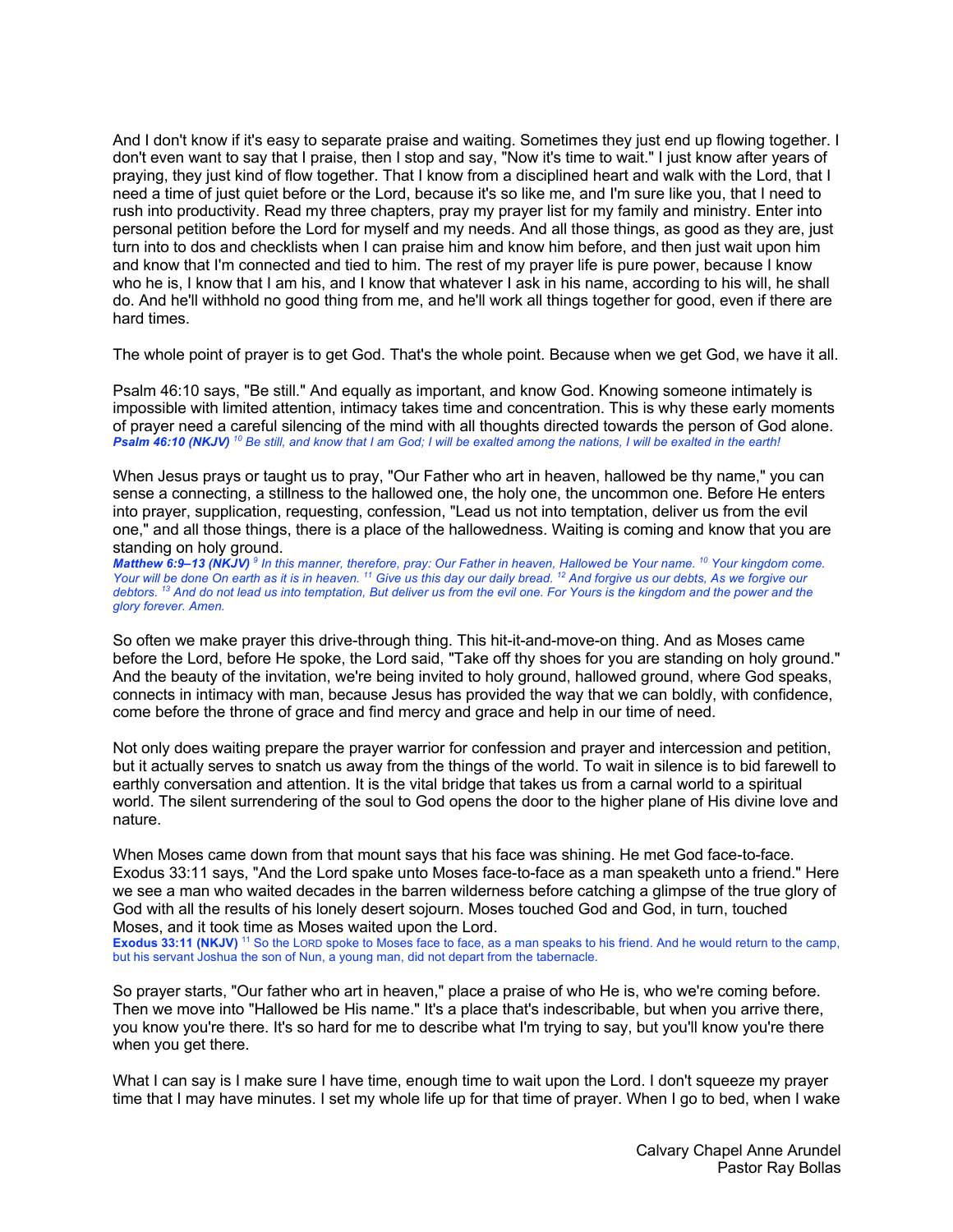up, the environment that I enter into, a place that everybody knows I'm entering into in the home, and I start with the waiting by saying, "Lord, I'm waiting." He doesn't need to know it. I need to know it. "Lord, I'm waiting for you." Psalm 46:10, "Be still now and know that I am God." Lord, I'm being still.

I don't allow my thoughts to wander and daydream, and when I sense them wandering and daydreaming, I say, "Stop." I'm being still before the Lord. It's a place that I start to cry out to the Lord, "I'm longing for intimacy with you." I whisper to Him, "I love you." It is pure beauty as you wait how you'll hear His voice back. "I love you. I cherish you. I treasure you."

I give the Lord my full attention. "Lord, I'm here. I believe there's power in this moment. I believe that what we do next is I open the Word and I read the Word and I pray that Word. Then I enter into interceding for my family and ministry and the world. Petition, "Lord, here is the need for me." That I know those things will come because I know that I've connected with Him. The cord has been tied and bound to Him. I'm at one with Him through that scarlet cord, the blood red-soaked cord. That the price has been paid, and I know that I'm welcomed before Him, mercy and grace, no judgment, boldly come the invitation to come. And I just wait.

Sometimes it takes on different forms. I'll just find words coming, speaking, songs coming from my heart. They're different than praise songs. They're the intimate songs, not singing Waymaker. I'm singing songs like Draw Close to You. I'm singing songs Here I Am to Worship You. Then back into this just being still and waiting.

And it becomes a time, where I sense the presence of the Lord in a special way, that I am experiencing His love, He speaking back to me….. I love you Ray. The bible says it, so I believe it, that God sings over us, we His precious Bride (Zephaniah 3:17). In Genesis 24 it is a spiritual picture of God the Father sending the unnamed servant (picture of Holy Spirit) to find a Bride (picture of You and me, the Church), for His Son (Jesus); and when the Bride says "I do, I will", the servant worships (singing and praising) that the Bride said yes. And so a picture of God, He sings of you – He loves you, and He calls us to deeper intimacy, more of Him, and more of us with Him in love. Imagine that, God sings over you. *Zephaniah 3:17 (NKJV) <sup>17</sup> The LORD your God in your midst, The Mighty One, will save; He will rejoice over you with gladness, He will quiet you with His love, He will rejoice over you with singing."* 

*Genesis 24:51–52 (NKJV) <sup>51</sup> Here is Rebekah before you; take her and go, and let her be your master's son's wife, as the LORD has spoken." 52 And it came to pass, when Abraham's servant heard their words, that he worshiped the LORD, bowing himself to the earth.* 

Church, I believe we have lost the art of waiting in this fast-paced world that's ceaselessly screaming "Look at me, hear me." Information. Be informed. Phones pinging, flashing, Messenger saying, "Here's what is going on over there."

But God says, "Draw near to me and I'll draw near to you." God says be still and know that I am God. In Exodus 14, with their backs up against a Red Sea, Pharaoh and army closing in, that would be the time to get busy. Would it not be that would be the time to find weapons, to draw sticks, dig trenches, pick up stones, start to swim, build bridges and barges and boats? And you witness the Lord speak through His prophet Moses, Exodus 14:13. "Do not be afraid to stand still and see the salvation of the Lord, which He will accomplish for you today. For the Egyptians whom you'd see today you'll see again no more forever. The Lord will fight for you and you shall hold your peace." And there's a place and we stand still and say, "Yes, you are who you say you are and will do what you say you will do."

*Exodus 14:13–14 (NKJV) <sup>13</sup> And Moses said to the people, "Do not be afraid. Stand still, and see the salvation of the LORD, which He will accomplish for you today. For the Egyptians whom you see today, you shall see again no more forever. 14 The LORD will fight for you, and you shall hold your peace."* 

Then we do move into the next place of prayer, verse 15. And the Lord said to Moses, "Why do you cry to me? Tell the children of Israel to go forth, but lift up your rod and stretch your hand to the sea and divide it. The children of Israel should go through on dry ground in the midst of the sea." The power comes and then the word mixed with faith after we stand still before the Lord. Know that He's God, then we roll up our sleeves. It's time to get together and get to work by faith and taking that step forward of all that He calls us to do.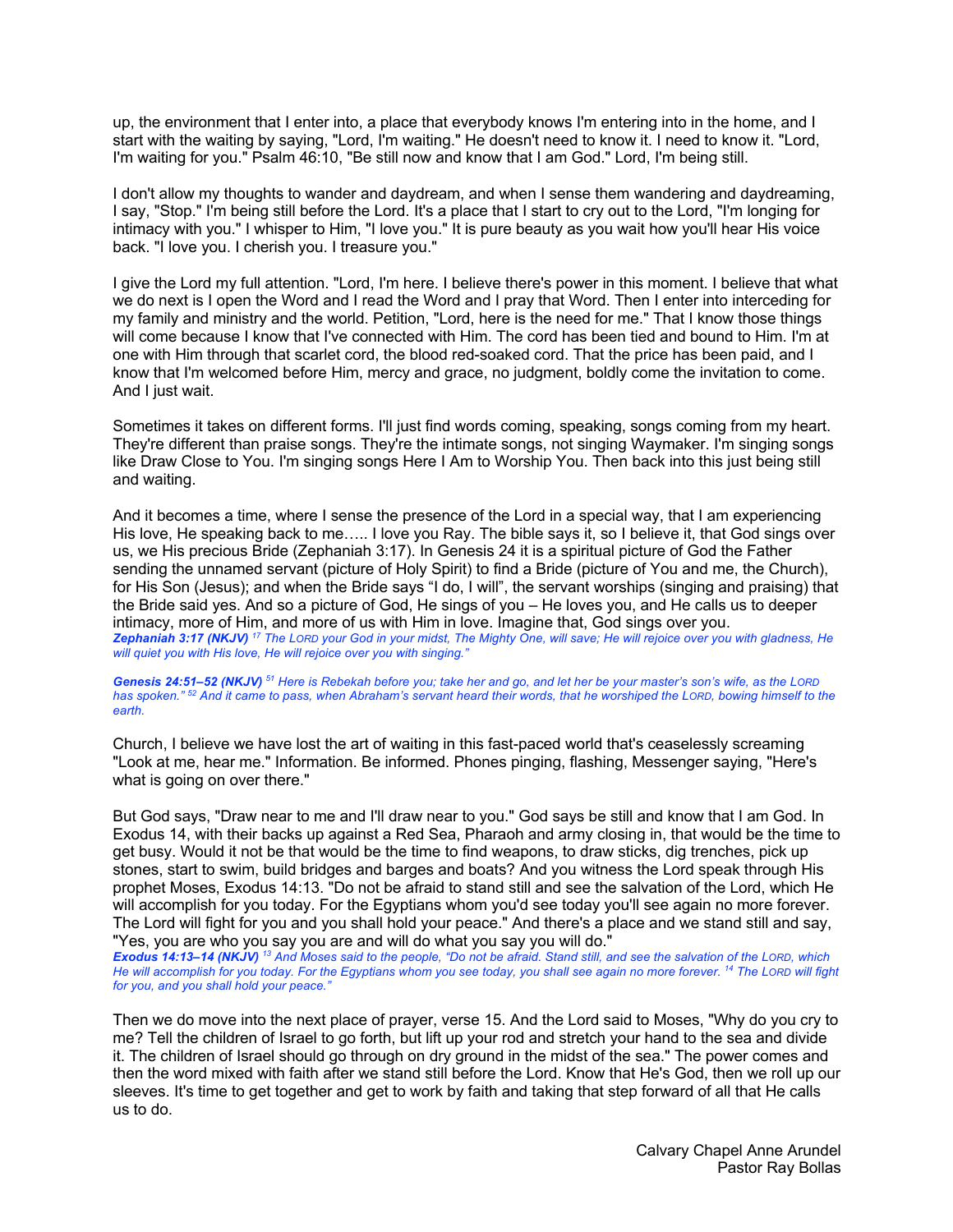*Exodus 14:15–16 (NKJV) <sup>15</sup> And the LORD said to Moses, "Why do you cry to Me? Tell the children of Israel to go forward. 16 But lift up your rod, and stretch out your hand over the sea and divide it. And the children of Israel shall go on dry ground through the midst of the sea.* 

But, Church, I believe we had lost the art of being still. We try to go forward before we've been still, it becomes frustration or futility. We wonder why we keep ending up in the same place over and over. The strength in the wait room, oh, the power of waiting.

Oh, the beauty of Psalm 130, focusing in on verse five. "I wait for the Lord. My soul waits, and in his word, I do hope." The word "wait" means to "tie together". The word "word" means to be behind. I think John 1:1, in the beginning was the word and the word was with God, and the word was God. He was with God in the beginning. Every word of God that we read, He's behind it. He doesn't just speak it. He enforces it. He equips it. He anoints it. He's behind it. His word is true and sure, because the guarantee of his word is himself and the psalm says, and that's why I have hope.

*Psalm 130:5-6 (NKJV) <sup>5</sup> I wait for the LORD, my soul waits, And in His word I do hope. 6 My soul waits for the Lord More than those who watch for the morning— Yes, more than those who watch for the morning.* 

*John 1:1 (NKJV) <sup>1</sup> In the beginning was the Word, and the Word was with God, and the Word was God.* 

Psalm 130 we read, "wait". The Hebrew word translated "wait" is kavah, which literally speaks of the extension of a cord from one point to another. What a perfect picture. God is at one point. Our hearts are at another. And it is as we wait for and wait upon Him that He keeps in contact with us. *Psalm 130:5-6 (NKJV) <sup>5</sup> I wait for the LORD, my soul waits, And in His word I do hope. 6 My soul waits for the Lord More than those who watch for the morning— Yes, more than those who watch for the morning.* 

Wait - Etymology (history of the word. The etymology of the root qwh is not entirely clear. Following the lead of K. Ahrens,1 some scholars suspect that the verb qwh represents a denominative of the primary noun qaw, qāw (Akk. qû). The noun means "thread, line," a meaning also attested in the OT.2 The meaning "cord, line" is attested in Josh. 2:18, 21

When I wait for the Lord, I tie together with the Lord in your word. You're behind your word. I can trust in your word. I hope. I have hope because the tie that binds me is you and your word. How fascinating in Joshua chapter 2:18, We know it as the spies. They speak to Rahab and the promise that would come with the scarlet cord. They're told to bind it. It's the same word here to tie together, the bind yourself to it, tying yourself together with it. It's God who stands behind his word as he would speak to Rahab. This scarlet cord that you tie together, I stand behind this cord and therefore, the guarantee, the down payment of the word and the surety of it is God himself. We have this word that we're bound to, and bind to, and the word is dyed in a scarlet color.

*Joshua 2:18–21 (NKJV) <sup>18</sup> unless, when we come into the land, you bind this line of scarlet cord in the window through which you let us down, and unless you bring your father, your mother, your brothers, and all your father's household to your own home. 19 So it shall be that whoever goes outside the doors of your house into the street, his blood shall be on his own head, and we will be guiltless. And whoever is with you in the house, his blood shall be on our head if a hand is laid on him. 20 And if you tell this business of ours, then we will be free from your oath which you made us swear." 21 Then she said, "According to your words, so be it." And she sent them away, and they departed. And she bound the scarlet cord in the window.* 

It's a scarlet thread because it is colored and soaked by the promise of God sealed on that cross through the finished work of Jesus Christ who gave himself for us.

# **God's Warning of Becoming Dull of Hearing Jesus (Hebrews 5:11-14)**

- God has Much to Say to You (5:11)
- What He Says is Meant to Build Strength-upon-Strength (5:12-13)
- God Daily is Calling Us to the Lord's Gym (5:14)

# **Prayer**

The Word of God is Living and Powerful, and is ready, and will do a mighty work in our lives. *Hebrews 4:12 (NKJV) <sup>12</sup> For the word of God is living and powerful, and sharper than any two-edged sword, piercing even to the division of soul and spirit, and of joints and marrow, and is a discerner of the thoughts and intents of the heart.* 

# **In Every Study**